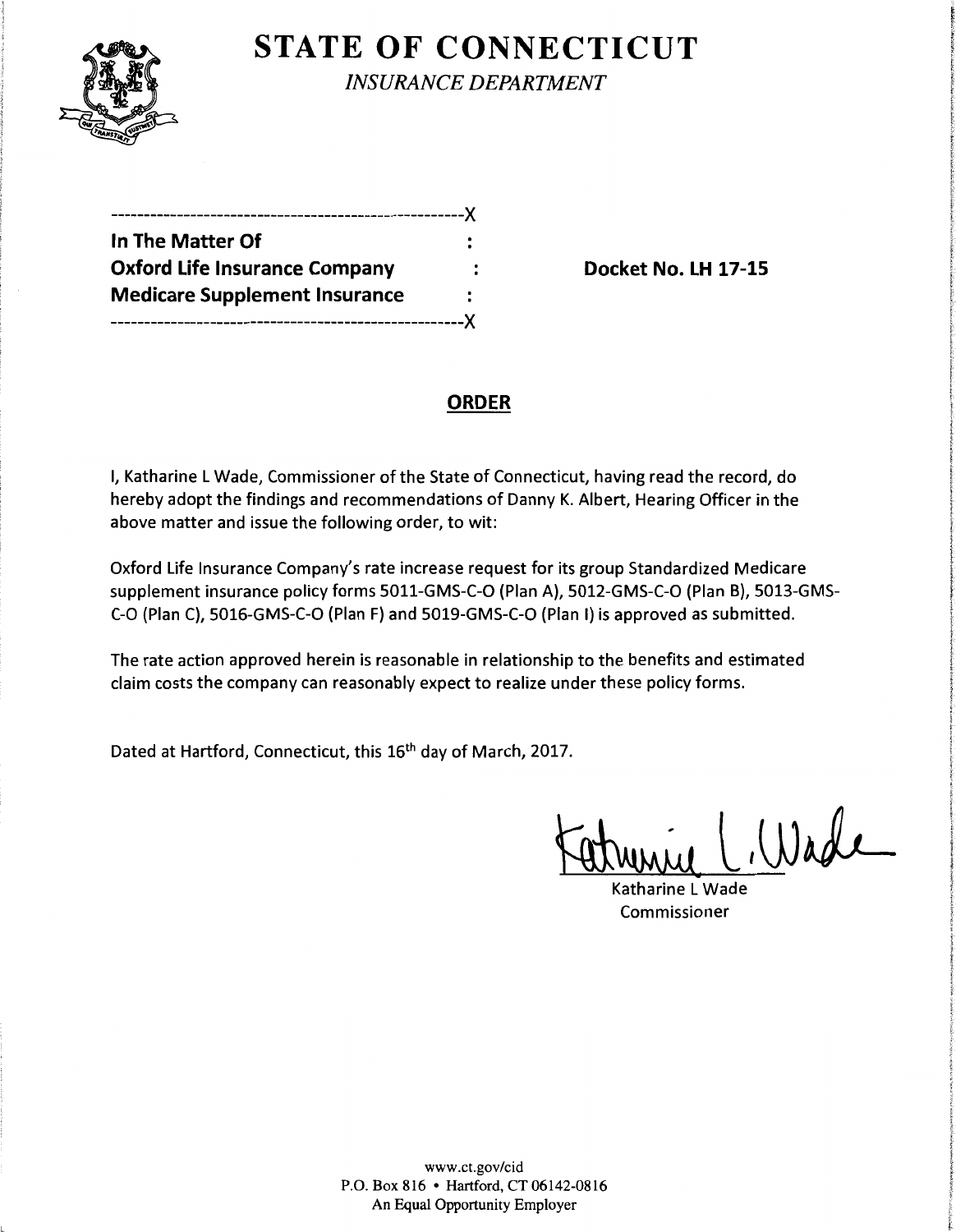

L

# **STATE OF CONNECTICUT**

*INSURANCE DEPARTMENT* 

| In The Matter Of                     |  |
|--------------------------------------|--|
| <b>Oxford Life Insurance Company</b> |  |
| <b>Medicare Supplement Insurance</b> |  |
|                                      |  |

Docket No. LH 17-15

## PROPOSED FINAL DECISION

## I. INTRODUCTION

The Insurance Commissioner of the State of Connecticut is empowered to review rates charged for individual and group Medicare supplement policies sold to any resident of this State who is eligible for Medicare. The source for this regulatory authority is contained in Chapter 700c and Section 38a-495a of the Connecticut General Statutes.

After due notice, a hearing was held at the Insurance Department in Hartford, CT on Thursday, March 2, 2017, to consider whether or not the rate increase requested by Oxford Life Insurance Company on its Medicare supplement insurance business should be approved.

No members from the general public attended the hearing.

No company representatives from Oxford Life Insurance Company attended the hearing.

The hearing was conducted in accordance with the requirements of Section 38a-474, Connecticut General Statutes, the Uniform Administrative Procedures Act, Chapter 54 of Section 38a-8-1 et seq. of the Regulations of Connecticut State Agencies.

A Medicare supplement policy is a private health insurance policy sold on an individual or group basis, which provides benefits that are additional to the benefits provided by Medicare. For many years Medicare supplement policies have been highly regulated under both state and federal law to protect the interests of persons eligible for Medicare who depend on these policies to provide additional coverage for the costs of health care.

Effective December 1, 2005, Connecticut amended its program of standardized Medicare supplement policies in accordance with Section 38a-496a of the Connecticut General Statutes, and Sections 38a-495a-1 through 38a-495a-21 of the Regulations of Connecticut Agencies. This program, which conforms to federal requirements, provides a "core" package of benefits known as Plan A. Insurers may also offer any one or more of eleven other plans (Plans B through N).

Effective January 1, 2006, in accordance with Section 38a-495c of the Connecticut General Statutes (as amended by Public Act 05-20) premiums for all Medicare supplement policies in the state must use community rating. Rates for Plans A through N must be computed without regard to age, gender, previous claims history or the medical condition of any person covered by a Medicare supplement policy or certificate.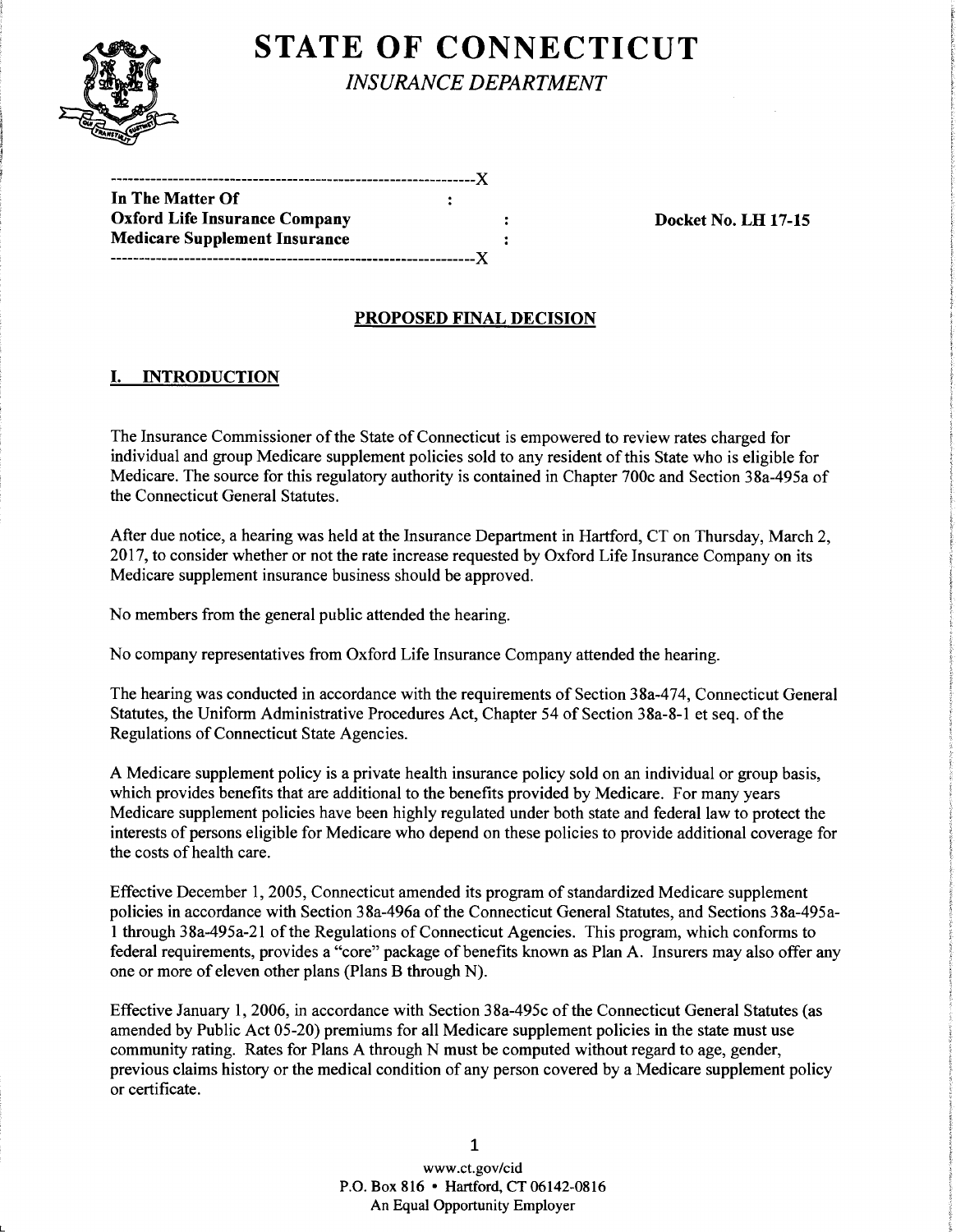The statute provides that coverage under Plans A through N may not be denied on the basis of age, gender, previous claims history or the medical condition of any covered person. Insurers may exclude benefits for losses incurred within six months from the effective date of coverage based on a pre-existing condition.

Effective October I, 1998, carriers that offer Plan B or Plan C must make these plans as well as Plan A, available to all persons eligible for Medicare by reason of disability.

Insurers must also make the necessary arrangements to receive notice of all claims paid by Medicare for their insureds so that supplement benefits can be computed and paid without requiring insureds to file claim forms for such benefits. This process of direct notice and automatic claims payment is commonly referred to as "piggybacking" or "crossover".

Sections 38a-495 and 38a-522 of the Connecticut General Statutes, and Section 38a-495a-10 ofthe Regulations of Connecticut Agencies, state that individual and group Medicare supplement policies must have anticipated loss ratios of 65% and 75%, respectively. Under Sections 38a-495-7 and 38a-495a-10 of the Regulations of Connecticut Agencies, filings for rate increases must demonstrate that actual and expected losses in relation to premiums meet these standards, and anticipated loss ratios for the entire future period for which the requested premiums are calculated to provide coverage must be expected to equal or exceed the appropriate loss ratio standard.

Section 38a-473 of the Connecticut General Statutes provides that no insurer may incorporate in its rates for Medicare supplement policies factors for expenses that exceed 150% of the average expense ratio for that insurer's entire written premium for all lines of health insurance for the previous calendar year.

#### **D.** FINDING OF **FACT**

After reviewing the exhibits entered into the record of this proceeding, and utilizing the experience, technical competence and specialized knowledge of the Insurance Department, the undersigned makes the following findings of fact:

1. Oxford Life Insurance Company has requested the following rate increases on its group standardized Medicare supplement policy forms 5011-GMS-C-0 (A), 5012-GMS-C-0 (B), 5013-GMS-C-0 (C), 5016-GMS-C-0 (F), and 5019-GMS-C-0 (I):

|      | Proposed      |
|------|---------------|
| Plan | Rate Increase |
| A    | 7.0%          |
| B    | 7.0%          |
| C    | 7.0%          |
| F    | $7.0\%$       |
| т    | 7.0%          |

- 2. As of 12/31116, there were 288 policies in force nationwide and one in Connecticut.
- 3. The most recent rate increase approved was 7.7% effective 12/2112004.
- 4. These forms were marketed to Medicare eligible members of the Christian Association of Primetimers and other employer groups.